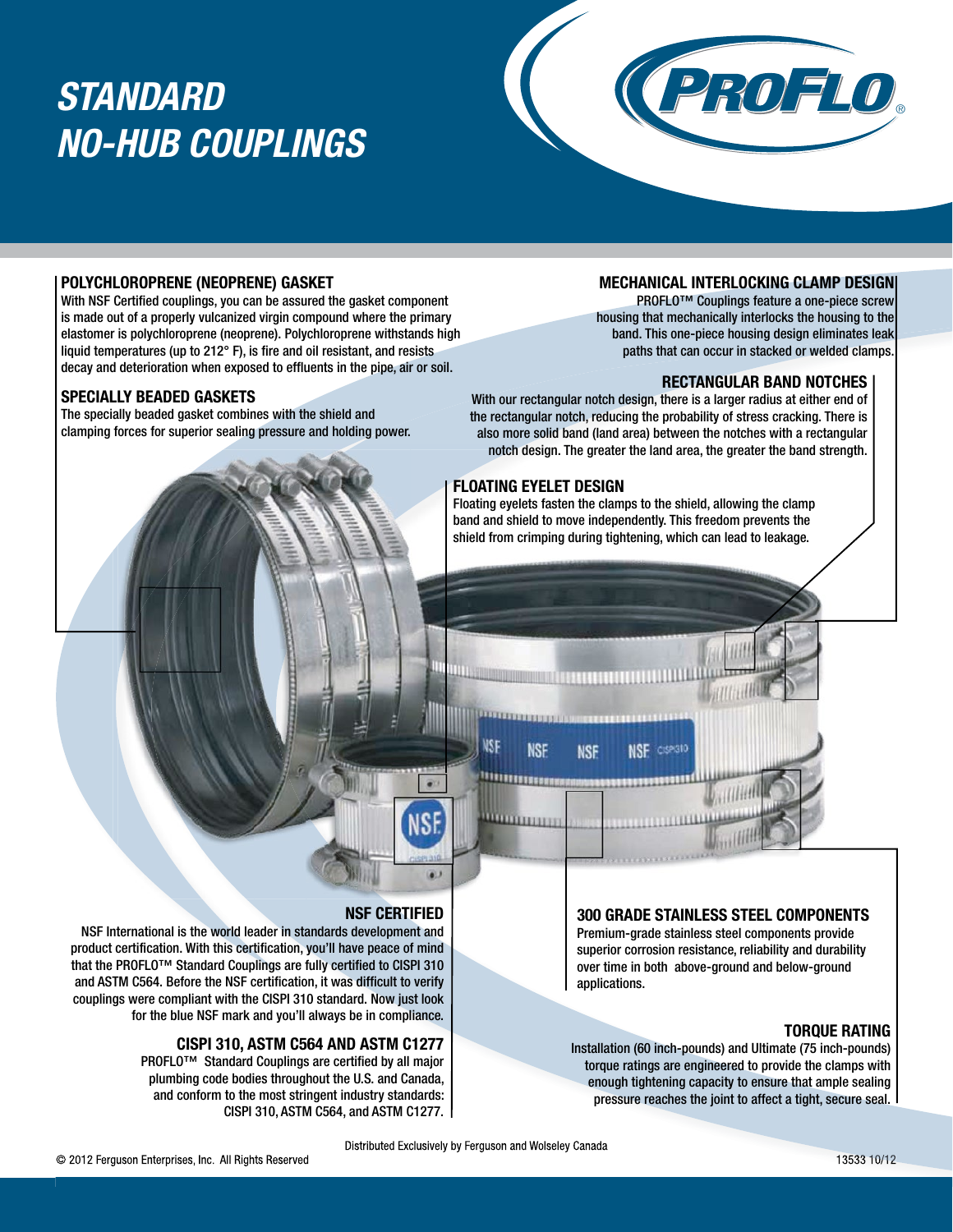# *STANDARD NO-HUB COUPLINGS*





#### **PROFLO™ Clamps**

1/2" and 9/16" band widths with 5/16" hex-head screw applies 60 in.-lbs. of installation torque to the band/shield assembly.



#### **Specially Beaded Gaskets**

The PROFLO™ standard no-hub coupling utilizes a specially beaded gasket that combines with the shield and clamping forces for superior sealing pressure and holding power.



#### **Floating Eyelet Design**

Floating eyelets fasten the clamps to the shield, allowing the clamp band and shield to move independently. This freedom prevents the shield from crimping during tightening, which can lead to leakage later on.



#### **Mechanical Interlocking Clamp Design**

PROFLO™ clamps feature a one-piece screw housing that mechanically interlocks the housing to the band. This one-piece housing design eliminates leak paths that can occur in staked or welded clamps.

#### **Shield Design**

The Proflo standard duty couplings utilize a "Classic" shield configuration with corrugations that run perpendicular to the clamp bands. This design allows maximum transfer of sealing pressure to the pipe surface, even when pipes of dissimilar outside diameters are being joined due to variations in wall thickness. When tightening the hose clamps, these corrugations will fold uniformly around the

| <b>Features</b>                   | <b>PROFLO Standard</b><br><b>No-Hub Couplings</b>               |  |  |  |
|-----------------------------------|-----------------------------------------------------------------|--|--|--|
| 1/2" Clamp Band                   | 1-1/2" thru 4"                                                  |  |  |  |
| 9/16" Clamp Band                  | 5" thru 10"                                                     |  |  |  |
| 5/16" Hex Head Screw              |                                                                 |  |  |  |
| No. of Clamps Included            | 2 (1-1/2" thru 4")<br>4 (5" thru 10")                           |  |  |  |
| <b>Coupling Width</b>             | 1-1/2" thru $4" = 2-1/8"$<br>$5" 86" = 3"$<br>$8"$ & $10" = 4"$ |  |  |  |
| <b>Shield Color</b>               | None                                                            |  |  |  |
| <b>Bi-Directional Shield</b>      | <b>Unidirectional</b>                                           |  |  |  |
| <b>Beaded Gasket</b>              | ✓                                                               |  |  |  |
| <b>Floating Eyelets</b>           | ✓                                                               |  |  |  |
| <b>Interlocked Housing Design</b> | ✓                                                               |  |  |  |
| <b>Shield Material</b>            | 301 SS                                                          |  |  |  |
| <b>Band Material</b>              | 301 SS                                                          |  |  |  |
| <b>Housing Material</b>           | 301 SS                                                          |  |  |  |
| <b>Screw Material</b>             | 305 SS                                                          |  |  |  |
| <b>Eyelet Material</b>            | 305 SS                                                          |  |  |  |
| Gasket Material                   | <b>ASTM C564 Compliant</b>                                      |  |  |  |
| <b>Installation Torque</b>        | 60 in-lbs                                                       |  |  |  |
| <b>Ultimate Torque</b>            | 75 in-Ibs                                                       |  |  |  |
| CISPI 310 Compliant               | ✓                                                               |  |  |  |
| <b>ASTM C1277 Compliant</b>       | ✓                                                               |  |  |  |
| <b>IAPMO</b>                      | Certified                                                       |  |  |  |
| <b>Canadian Std Association</b>   | Certified                                                       |  |  |  |
| <b>NSF</b>                        | Certified 1-1/2" thru 10"<br>Excludes reducer couplings         |  |  |  |
| <b>Massachusetts Approval</b>     | $\checkmark$                                                    |  |  |  |

circumference of the pipe. This ensures a consistent wrinkle free wrap of the of the underlying gasket against the pipe surface without any leak paths for a positive, reliable seal. The search of the search of the search of the search of the search of the search of the search of the search of the search of the search of the search of the search of the search o